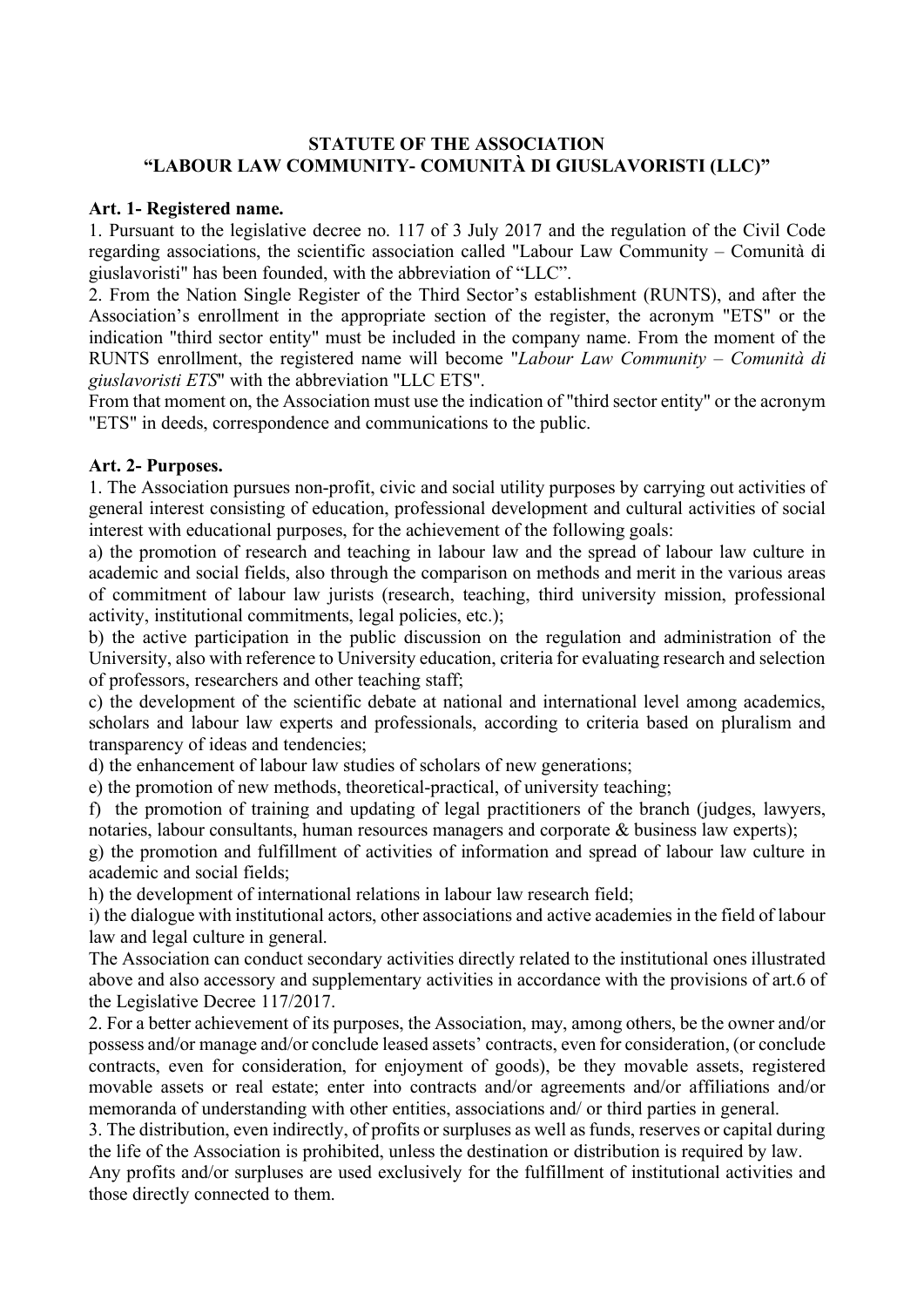4. The Association establishes a Code of Ethics for its members and, possibly, a Regulation.

## **Art. 3 – Registered office.**

1. The Association has its registered office in Florence.

2. Notwithstanding the above registered office, the Association may use, as its operational headquarters, the university structure of the *pro-tempore* President or other office indicated by the President.

## **Art. 4 - Assets.**

1. The assets of the Association consist of:

a) movable assets and real estate owned by the Association;

b) membership fees and annual contributions, both voluntary and extraordinary;

c) contributions, endowments and bequests from public and private entities and individuals;

d) profits, of commercial nature also, potentially obtained by the Association for the pursuit or support of the institutional activity;

e) incomes deriving from any third-party assignments for carrying out research activity, after the deduction of necessary expenses for their execution;

f) any reserve funds created with budget surpluses;

2. Grants freely given and donations are accepted by the Board of Directors, which decides on their use, according to the Association's statutory purposes. Testamentary legacies, inheritance and bequests are accepted with benefit of inventory by the Board of Directors which decides on their use according to the Association's statutory purposes.

3. The Association can possess or purchase real estate, registered movable assets and movable assets. If the Members wish to allocate, for a given period of time, an asset in favor of the Association, retaining ownership, those assets must be considered conferred as a loan.

4. The agreements are accepted with the Board of Directors' approval which authorizes the President to perform all necessary acts for the stipulation.

# **Art. 5- The Members.**

1. Individuals, associations and entities (without any distinction based, inter alia, on gender, race, nationality, ethnic and geographic origin, language, personal opinions, religion, disability, sexual orientation, age) that share the Association's aims and scientific purposes and that may reveal, for their studies and their academic or professional placement, dedication, skills or personal and professional commitment, can become members of the Association.

2. The list of members of the Association is kept by the President of the Association and it is constantly updated by the Secretary in a specific register, always available for consultation by the Association's members.

3. Public and/or private organizations participate in the person of their representative.

4. Members' subscription is free. In order to join the Association, it is necessary to submit an application to the Board of Directors, bearing personal data with the declaration to share the purposes that the institution pursuits as well as the commitment to observe its Statute, any internal Regulations and its Code of Ethics.

5. The Board of Directors deliberates on applications for admission within sixty days from their receipt.

It is not permitted to appeal the rejection decision in front of the Members' Assembly.

6. Registrations begin to take effect from the date on which the application is accepted. In any case, the entire membership fee is due for the year in which the registration takes place.

7. Membership is with no time limit and it cannot be arranged for a temporary period, without prejudice to the right of withdrawal at any time.

8. The members of the Association can be:

a. founding members;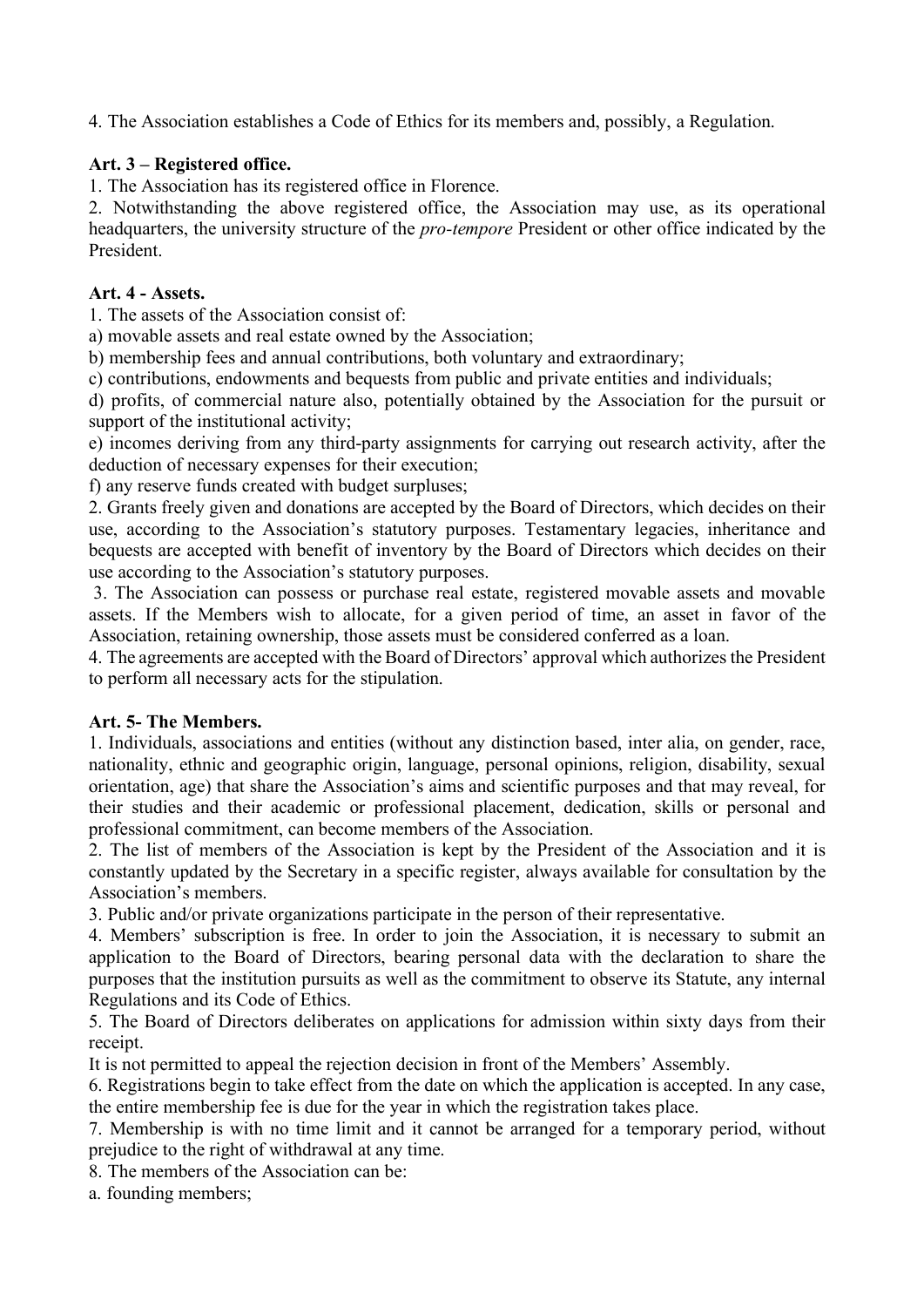b. ordinary members;

c. honorary members.

Founding members are those who took part in the Association's establishment. They are life members save as otherwise provided in art. 8.

Ordinary members are those who, after the application's approval by the Board of Directors, pay the annual Association's fee set by the latter.

Honorary members are those who, for reasons of particular merit, are admitted as such by the Board of Directors.

## **Art. 6 - Members rights and obligations.**

1. All members are entitled to:

a) take part in all the activities promoted by the Association;

b) take part in the life of the Association, expressing their vote in the designated places also for the approval and amendments of the Statute and any other regulations;

c) to exercise the active and passive electoral right for the designation of the Association's executive bodies;

d) to have access to the Association's documents and records.

2. Membership is free and voluntary. The Members are obliged to observe the Statute, any Regulations and the Code of Ethics of the Association and to respect the decisions of the Corporate Bodies.

3. In particular, every member must maintain a correct behavior both in internal relationships with other members and with third parties and refrain from any act that could damage the Association, its purposes, image and reputation. The members holder of one of the offices referred to in art. 9, lett. from b) to f) are required to refrain from participating to any resolution or act that could led, directly or indirectly, to a situation of conflict of interest. Under the shareholders' suggestion, the Board of Trustee will assess the existence of any situation of conflict of interest and report them to the Board of Directors for the appropriate measures.

4. Membership does not imply any further financing obligations or disbursements different from the original payment and the annual fee. However, the Association's members have the right to deposit further funds than the original ones. Under no circumstances -and therefore neither in the event of dissolution of the Association nor in the case of death, extinction, withdrawal or exclusion from the Association- can the amount given to the Association as a voluntary deposit be claimed back.

5. Services provided by the members are free of charge and cannot be remunerated even by the beneficiary. The Member can only be refunded for the expenses incurred for carrying out the institution's own activities where duly documented and within the limits previously determined by the Association itself, within the Board of Directors, which must therefore specify:

a) the reimbursement criteria by establishing the eligible type;

b) the permitted expenditure limits;

c) the documents necessary in order to justify reimbursements;

d) the methods of their release.

# **Art. 7- Membership fee.**

1. Upon admission, members deposit the membership fee annually defined by the Board of Directors, possibly graduating fees in relation to age and professional status. Those who do not resign by the 31st of December of every year are considered members of the Association for the following year too and are required to pay the annual fee. The membership fee is non-transferable, non-refundable and cannot be revalued.

# **Art. 8- Termination of membership status from the Association.**

1. Membership status is lost, as well as for death, in case of resignation, forfeiture and exclusion.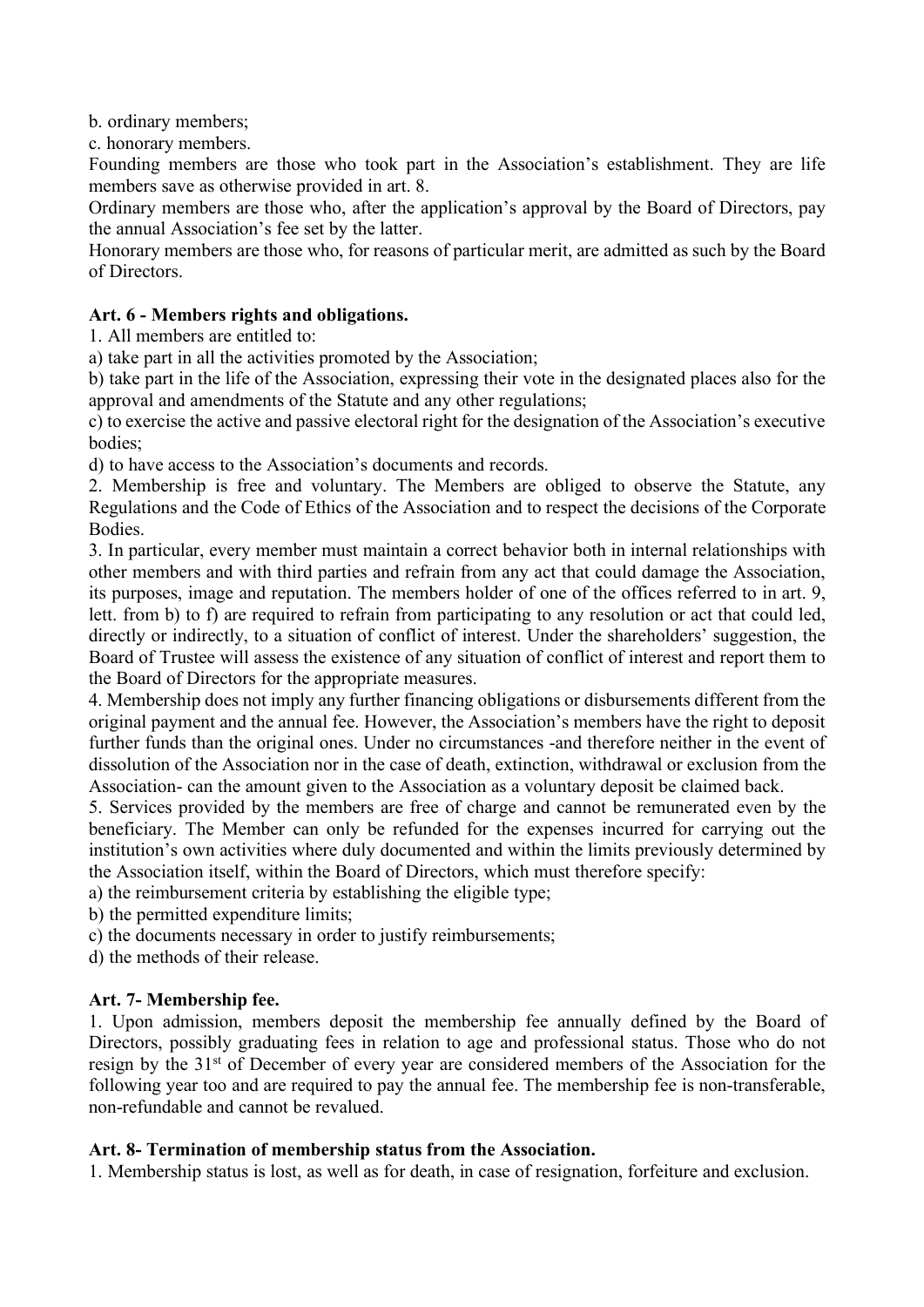2. Every member's resignation must be submitted in writing to the Board of Directors at least one month before the end of the year. Resignations take effects from the expiry of the current fiscal year, provided that the communication of resignation takes place in the aforementioned term.

3. Forfeiture occurs whenever a member loses some of the requirements on the basis of which the admission took place.

4. The exclusion is deliberated, stating reasons, by the Board of Directors by absolute majority of its members and it is communicated by letter in case of failed payment of the membership share for more than three years as well as if a member does not complies with statutory and regulatory provisions, resolutions of the Assembly and of the Board of Directors, the Code of Ethics or if he/she puts in place behaviors that cause material and image damages to the Association.

5. The exclusion measure is communicated to the member subject to notification and adequate defense term.

6. It is not permitted to appeal the exclusion measure in front of the Members Assembly.

# **Art. 9- The Association's Offices.**

1. The offices of the associations are:

- a) the Assembly of members, in compliance with the obligations of the Association;
- b) The Board of Directors;
- c) The President;
- d) The Secretary-General;
- e) The Treasurer;
- f) The Council of Arbitrators;
- g) The Supervisory Board, mandatorily appointed on the occurrence of the conditions indicated in art. 30 of the Legislative Decree n. 117/2017;
- h) The Auditioning Body, mandatorily appointed on the occurrence of the conditions indicated in art. 31 of the Legislative Decree n. 117/2017.
- 2. The offices referred to in letters d) and e) may be cumulated.

3. The composition of the bodies of the Association respects, as far as possible, in relation to the members' availability, the principle of gender equality.

4. All offices last three years and are renewable for the subsequent mandate.

However, in case of the first mandate elected during the Association's establishment, the Board of Directors, the president, the Secretary-General and the Treasurer may have a shorter duration if, during the said term, the number of one hundred and fifty, between founders and ordinary members, is exceeded.

# **Art. 10- Members Assembly.**

1. The Assembly is composed of members in good standing with the membership fees' payment and it is convened by the President, by electronic means, at least 10 vacated days before the meeting, for the renewal of the offices of the Association or whenever required by issues of particular relevance for the life of the Association or at the request of at least 1/5 of the members.

2. Each member in good standing with the payment of the membership fee has the right to one vote, which can be expressed with adequate guarantees through electronic means according to what is decided by the Board of Directors.

3. Voting by proxy is allowed, within the limits of only one proxy per shareholder. The proxy is must be expressed in writing, also by electronic means and communicated to the President at least 2 days before the Assembly.

4. For the valid constitution of the Assembly, the attendance of at least half of the members is required. The justified absentees are not counted for the purpose of the reaching of the constitutive quorum. The deliberations are considered valid when approved by the majority of votes. For amendments to the Association's Statute and for the dissolution of the Association an affirmative vote expressed by at least 2/3 of the members is required.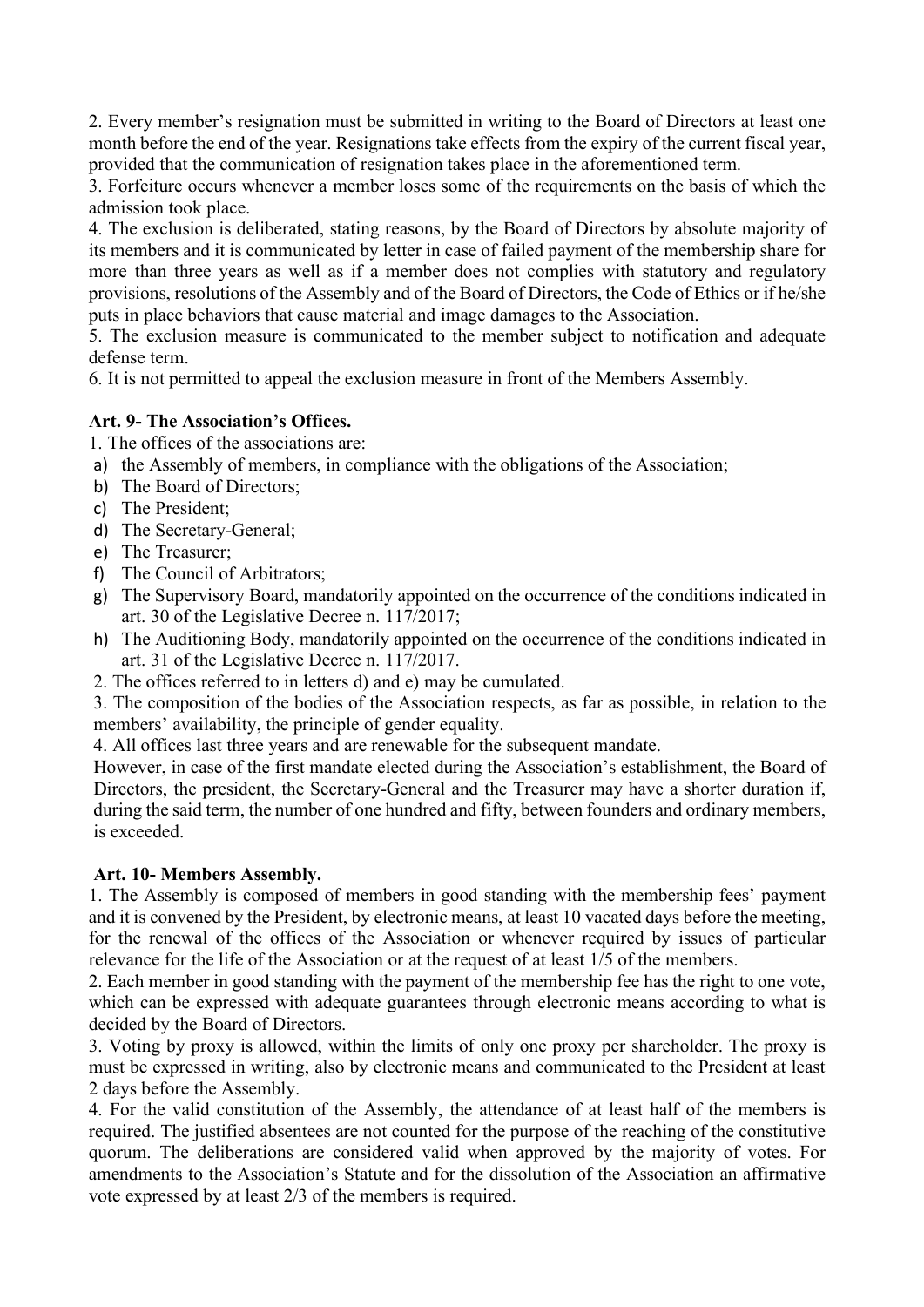5. The Assembly deliberates on:

a) the designation of the Board of Directors;

b) the ratification of the budget and final financial report;

c) amendments to the Association's Statute, approval (or adoption) and amendments of the Regulations and the Code of Ethics;

d) dissolution of the Association;

e) the designation of the Council of Arbitrators, the Supervisory and Auditioning Body;

f) any other extraordinary and of general interest topic on the agenda.

6. The assembly resolutions are drafted in specific minutes, drawn up by the Secretary, and promptly published on the Association's website.

## **Art. 11- Board of Directors.**

1. The Board of Directors consists in seven members elected by the Assembly and chosen among physical persons or indicated by the associated legal entities.

In the event of termination of office, for any reason, the immediately following Member of the rankings of the voted takes over the office. In any case, no more than four members can be of the same gender.

2. The Board of Directors is elected with secret vote by the Assembly: members can indicate up to two names, provided that, in this case, they are referred to people of different gender. The most supported are proclaimed elected, but if the number of four of the same gender is exceeded, the rankings is scrolled up to the ones of the least represented gender in order to comply with the provision of the previous paragraph.

3. The Board of Directors elects the President by absolute majority. It also elects the Secretary and the Treasurer under the same conditions.

4. The Board of Directors exercises powers ordinary and extraordinary administration, with the exception of the Assembly and the President's powers.

5. The Board of Directors gathers, at the registered office or in a different place or via videoconference or telematic means, at least twice a year, or whenever the President of the majority of members deem it necessary. The convocations of the Board must be made by the President with written notice to be delivered, also by e-mails, at least seven days before the meeting; the notice must contain the agenda, day, time and place of the session.

6. In cases of urgency, the convocation can take place by telephone or telegraphic communication, without complying with the deadline indicated in the previous point. In particular cases of necessity and emergency, if all the members of the Board are heard, telephone or videoconferencing consultations can take on all effects of meetings of the Board of Directors and have to be ratified in the minutes at the first subsequent meeting to be held within a short period of time.

7. The meetings of the Board of Directors are held in single call, are valid with the presence at least of the majority of its members and are led by the President or, in his/her absence, by a member of the Board designated by the participant.

8. The Board of Directors deliberates by simple majority, by show of hands, based on the number of the participants. In the event of tied vote, the vote of the President prevails.

9. The Board of Directors, if it deems it necessary, may invite to its meetings, for advisory purposes, people particularly expert on the topics that have to be discussed.

10. Board meetings and resolutions are confirmed by the minutes signed and approved by the President and the Secretary and they are promptly published on the Association website.

11. The Board of Directors decays by the simultaneous resignation by the half plus one of its members. In this case, the President or, in case of impediment, the Vice President or, in the further alternative, the senior Director, will have to convene the Assembly within fifteen days, which must be held within the following thirty days in order to appoint the new Board of Directors. Pending the new elections, the one previously referred to who has overseen the conveying of the Assembly for the new votes can exercise ordinary administration powers of the Association.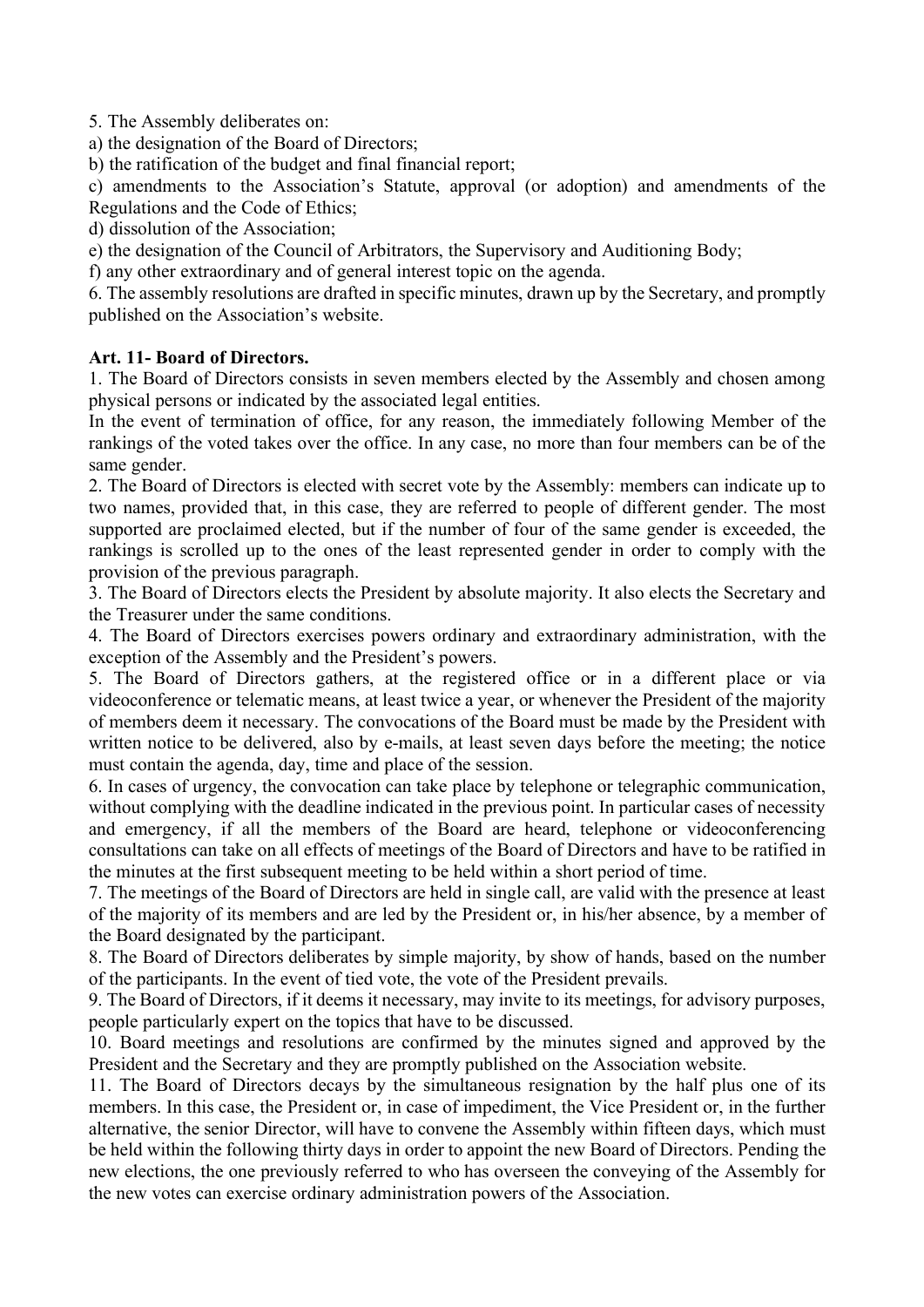# **Art. 12- The President.**

1. The President has the legal representation of the Association, even in court. He or she coordinates and directs the life of the Association and executes the resolutions of the Board of Directors and the Assembly.

2. The President can appoint a Vice-President in order to be replaced in the event of impediment or for carrying out single acts or with specific mandate.

3. The President can delegate some of his/her duties to one or more directors, either temporarily or permanently.

4. In cases of urgency, the President can take decisions of competence of the Board of Directors, provided that they are ratified at the first subsequent meeting.

5. In the event of early termination of the office of President, the Board of Directors proceeds to new elections, after integration of its components.

# **Art. 13- The Secretary.**

1. The Secretary draws up the minutes of the corporate bodies meetings and takes care of keeping the relative books and registers. The Secretary must deal with necessary negotiations of the means and services approved by the Board of Directors and prepares and keeps the contracts and orders. The Secretary takes care of the expenses, checking their regularity also authorizing the Treasurer to pay.

## **Art. 14. – The Treasurer.**

1. The Treasurer presides over the administrative and accounting management of the Association, drafting the accounting records, ensuring the correct execution of tax and contribution fulfillments arranging, in concert with the other members of the Board of Directors, the annual report in economic and financial terms. The Treasurer takes care, also, of the formal operations of collection and of payment of expenses approved by the Board of Directors.

2. The Treasurer is also responsible for the periodical check of the results of financial accounts of cash, bank, credits and debts and for the exercise of debt collection operations.

3. He or she prepares, in accounting terms, the final balance and the preliminary budget, followed by an adequate written report.

4. Each financial operation, including the opening and management of the Association's current account, is arranged with separate signatures of the President or Treasurer, unless otherwise specifically approved by the Board of Directors.

5. The Treasurer may provide himself or herself, at the expenses of the Association, with an adequate insurance policy to assure his or her role.

#### **Art. 15- The Supervisory Body.**

1. The Supervisory Body, also monocratic, is designated at the conditions required by law.

2. Members of the Supervisory Body, to which the art. 2399 of the Civil Code applies, must be chosen among the categories of subjects referred to in par. 2 of art. 2399 c.c. In the case of collective body, the aforementioned requirements must be possessed by at least one of the members.

3. The Supervisory Body supervises on compliance with law and Statute of the Association and the respect of the principles of proper administration as well as the adequacy organizational, administrative and accounting structure and its concrete functioning.

4. At overcoming of the limits of par. 1 of the art. 31 of Legislative Decree 117/2017, it may exercise the statutory audit. In this case, the Supervisory Body is composed by the statutory auditors registered in the specific register.

# **Art. 16- The Auditioning Body.**